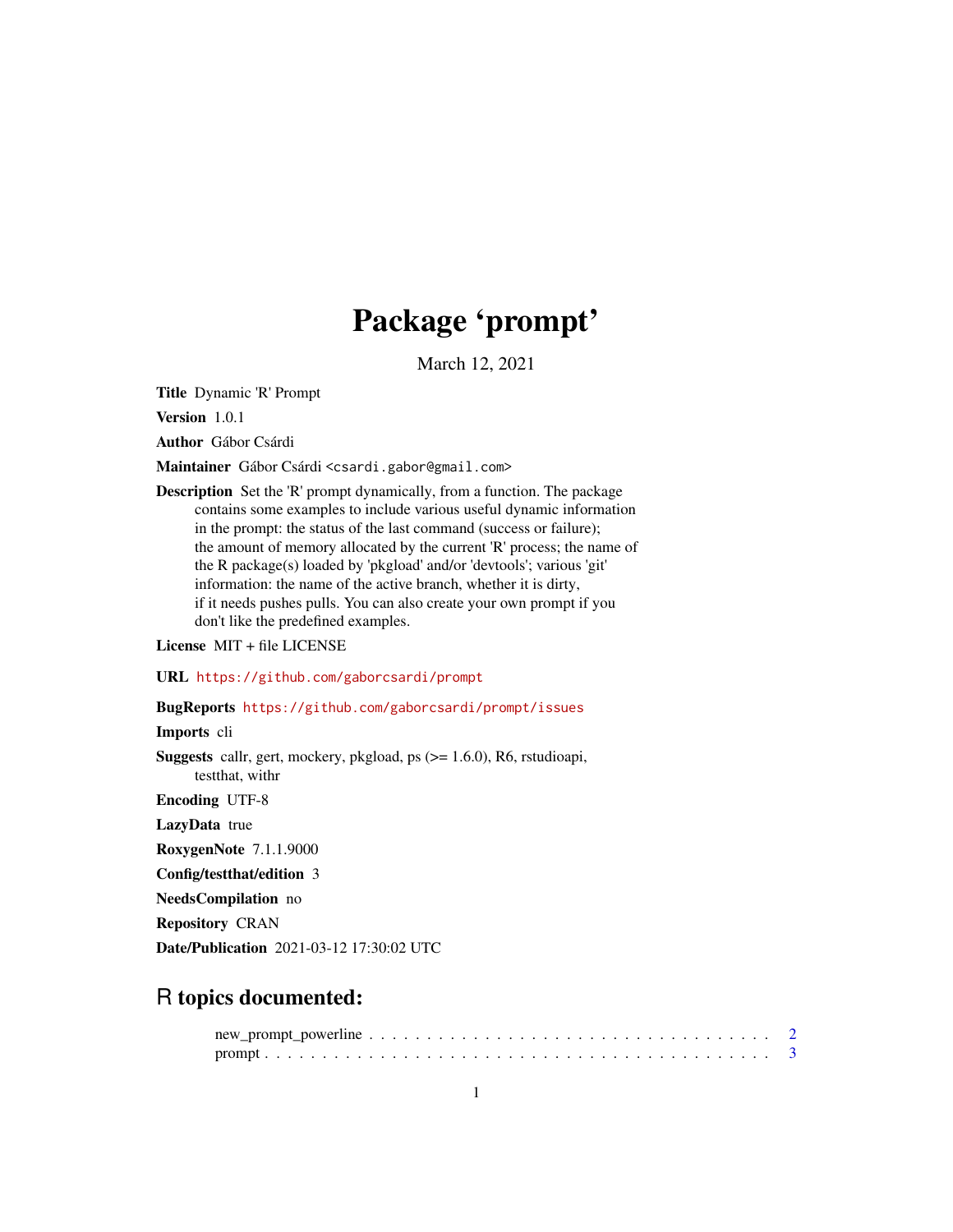<span id="page-1-0"></span>

| Index |  |
|-------|--|
|       |  |
|       |  |
|       |  |
|       |  |
|       |  |
|       |  |
|       |  |

<span id="page-1-1"></span>new\_prompt\_powerline *This is a Powerline-like prompt*

#### Description

It is inspired by the <https://github.com/powerline/powerline> project. This prompt uses some Unicode glyphs that work best with the fonts specifically modified for Powerline: https://github.com/powerline/fonts It also works best on consoles that support ANSI colors.

#### Usage

```
new_prompt_powerline(
 parts = list("status", "memory", "loadavg", "path", "devtools", "git"),
  colors = powerline_colors(parts)
\mathcal{L}
```
## Arguments

| parts  | List of strings and functions. Strings are for the built-in powerline pieces,    |
|--------|----------------------------------------------------------------------------------|
|        | functions are arbitrary functions with four parameters: expr, value, ok and      |
|        | visible, and they should return a character string. The builtin pieces are:      |
|        | • status: Status of last command, a red or green box.                            |
|        | • memory: Memory usage of the R process.                                         |
|        | • loadavg: The load average of the system, see $ps::ps\_loadavg()$ .             |
|        | • path: Current working directory.                                               |
|        | • devtools: Package(s) loaded by pkgload:: load_all() or the same func-          |
|        | tion of devtools.                                                                |
|        | • git: git status, see $prompt\_git()$ .                                         |
| colors | Colors of the parts. Builtin parts have default colors, but you can change them. |

## Value

make\_prompt\_powerline() returns a function that you can use with [set\\_prompt\(\)](#page-7-1).

## See Also

Other example prompts: [prompt\\_devtools\(](#page-2-1)), [prompt\\_fancy\(](#page-3-2)), [prompt\\_git\(](#page-3-1)), [prompt\\_mem\(](#page-5-1)), [prompt\\_runtime\(](#page-6-1)), [prompt\\_status\(](#page-6-2))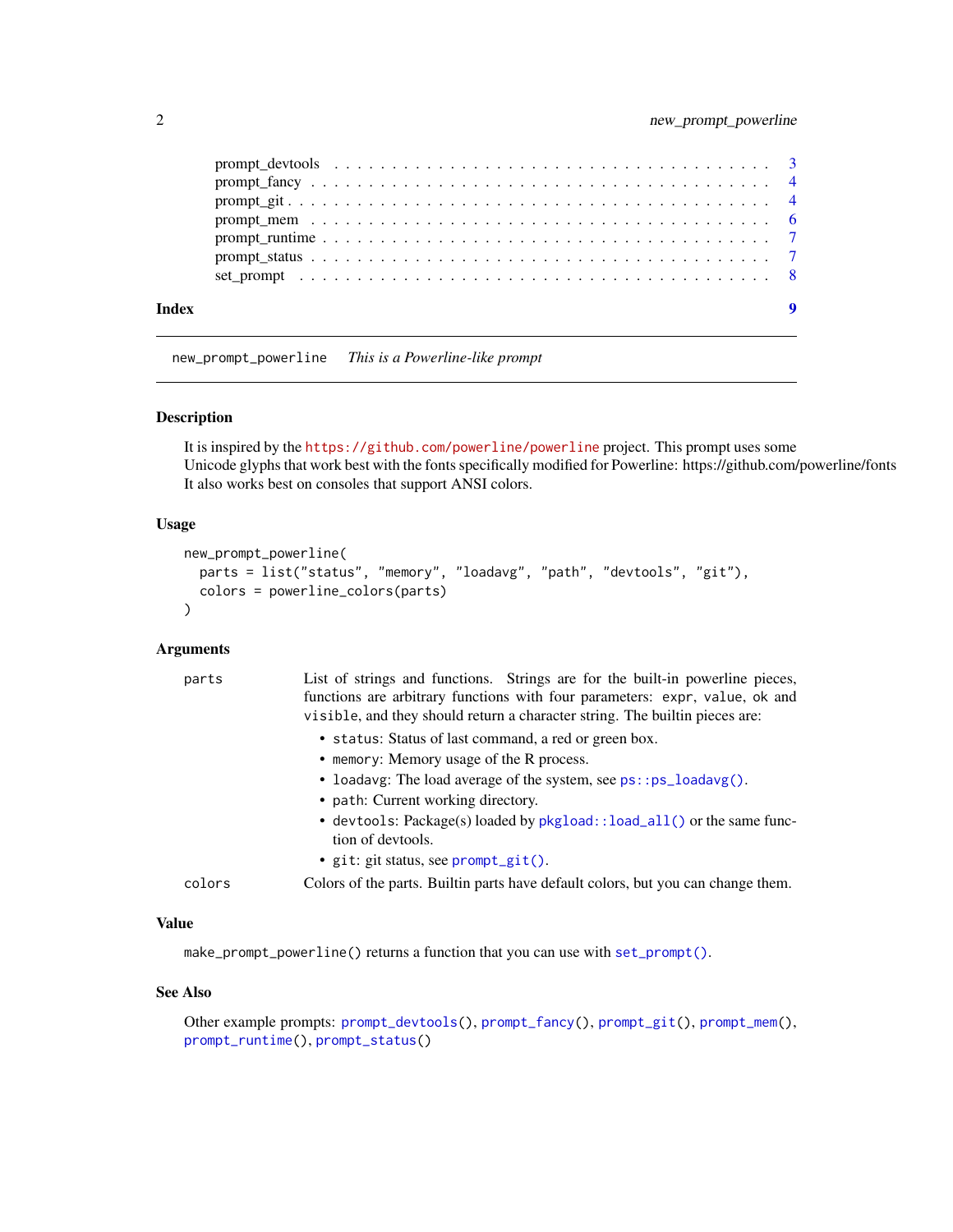<span id="page-2-0"></span>prompt *Dynamic R Prompt*

## Description

Set the R prompt dynamically, from a function.

<span id="page-2-1"></span>prompt\_devtools *Example prompt that shows the package being developed with devtools*

## Description

If git is installed and the current directory is part of a git tree, then also shows all information from [prompt\\_git](#page-3-1).

#### Usage

```
prompt_devtools(...)
devtools_packages()
```
#### Arguments

... Ignored.

## Value

prompt\_devtools() returns the prompt string.

devtools\_packages() returns the packages loaded by devtools/pkgload.

## See Also

Other example prompts: [new\\_prompt\\_powerline\(](#page-1-1)), [prompt\\_fancy\(](#page-3-2)), [prompt\\_git\(](#page-3-1)), [prompt\\_mem\(](#page-5-1)), [prompt\\_runtime\(](#page-6-1)), [prompt\\_status\(](#page-6-2))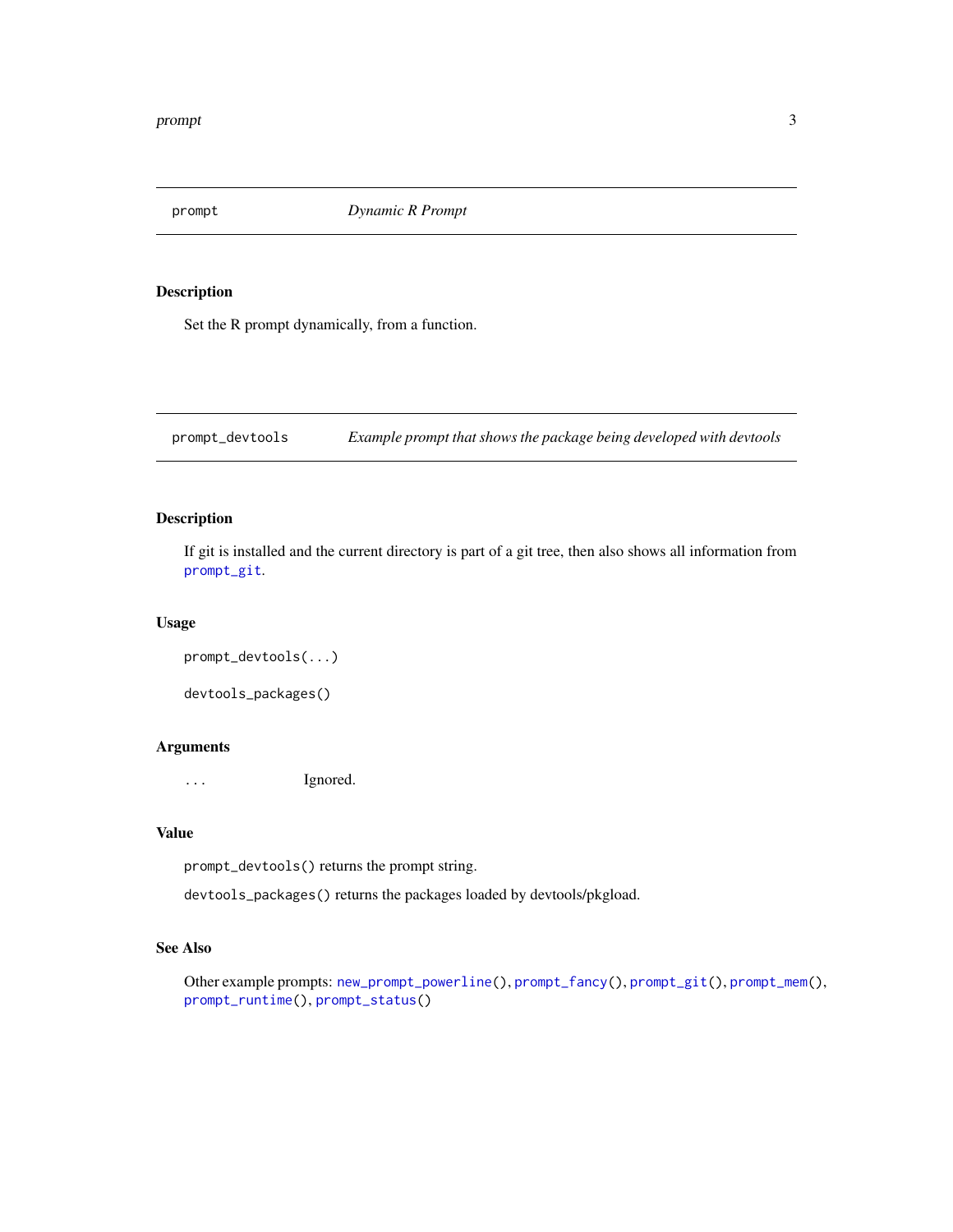<span id="page-3-2"></span><span id="page-3-0"></span>

## Description

It also uses color, on terminals that support it. Is shows:

- Status of last command.
- Memory usage of the R process.
- Load average of the machine.
- Package being developed using devtools, if any.
- Git branch and state of the working tree if within a git tree.

## Usage

prompt\_fancy(expr, value, ok, visible)

## Arguments

| expr    | Evaluated expression.             |
|---------|-----------------------------------|
| value   | Its value.                        |
| ok      | Whether the evaluation succeeded. |
| visible | Whether the result is visible.    |

## Value

prompt\_fancy() returns the prompt string.

## See Also

```
Other example prompts: new_prompt_powerline(), prompt_devtools(), prompt_git(), prompt_mem(),
prompt_runtime(), prompt_status()
```
<span id="page-3-1"></span>prompt\_git *An example 'git' prompt*

## Description

An example 'git' prompt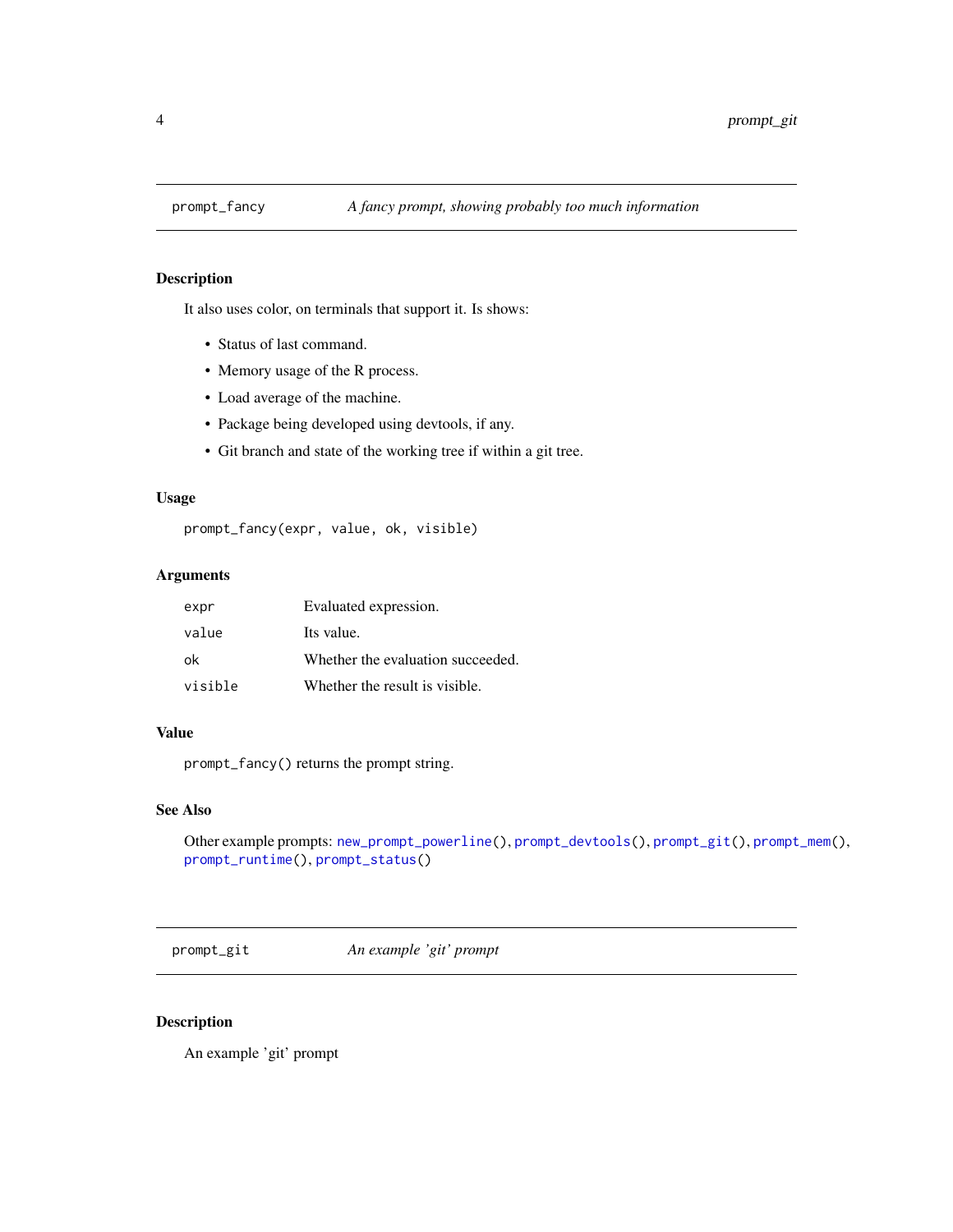prompt\_git 5

#### Usage

prompt\_git(...) is\_git\_dir() git\_branch() git\_arrows() git\_remote\_status() git\_dirty()

#### **Arguments**

... Unused.

#### Details

prompt\_git() is a prompt with information about the git repository in the current working directory. It shows the current branch, whether there are commits to push or pull to the default remote, and whether the working directory is dirty.

is\_git\_dir() checks whether the working directory is in a git tree. If git is not installed, then it always returns FALSE.

git\_branch() returns the name of the current branch.

git\_arrows() checks the status of the local tree compared to the configured remote.

git\_remote\_status() checks the status of the local tree, compared to a configured remote.

 $git\_dirty()$  checks if the local tree has uncommitted changes. If there are, it returns " $*$ ". Note that it also returns "\*" on a git error, so you might want to use is\_git\_dir() as well.

#### Value

prompt\_git() returns the prompt as a string.

is\_git\_dir() returns a logical scalar.

git\_branch() returns a string. If the repository has no commits, then it returns "main". Note that if git is not available, or fails for any reason, it will also return "main", so you might want to call is\_git\_dir() as well.

git\_arrows() returns a string that has a down arrow if the remote has extra commits, and a down arrow if the local tree has extra commits compared to the remote. Or both arrows for diverged branches. If it is not the empty string then it adds a leading space character.

git\_remote\_status() returns a numeric vector of length two. The first number is the number of extra commits in the local tree. The second number is the number of extra commits in the remote. If there is no remote, or git errors, it returns a vector of two NAs.

git\_dirty() returns a character string, "\*" or "".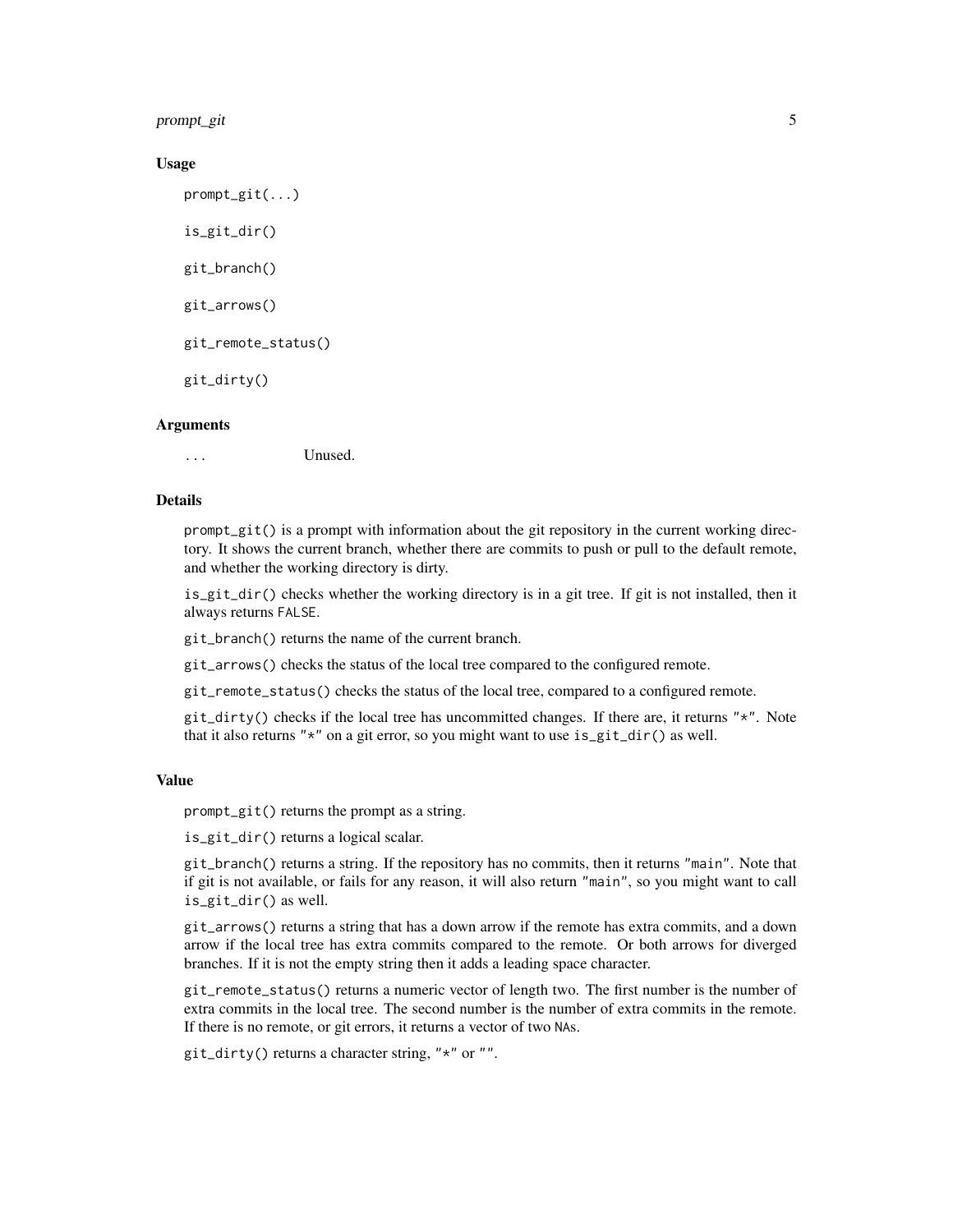## <span id="page-5-0"></span>See Also

```
Other example prompts: new_prompt_powerline(), prompt_devtools(), prompt_fancy(), prompt_mem(),
prompt_runtime(), prompt_status()
```
<span id="page-5-1"></span>prompt\_mem *Example prompt that shows the current memory usage of the R process*

#### Description

Example prompt that shows the current memory usage of the R process

#### Usage

prompt\_mem(...)

memory\_usage()

#### Arguments

... Ignored.

#### **Details**

prompt\_mem() is a simple example prompt that shows the physical memory allocated by the current process.

memory\_usage() is a utility function that shows memory information about the current R process and the system. You can use it to create a custom prompt.

#### Value

prompt\_mem() returns the formatted prompt in a string.

memory\_usage() returns a list with entries:

- bytes: the number of bytes of memory the current process uses. This is the 'Resident Set Size', see [ps::ps\\_memory\\_info\(\)](#page-0-0).
- formatted: string that formats bytes nicely, with the appropriate unit.
- total: Total physical memory. See [ps::ps\\_system\\_memory\(\)](#page-0-0).
- avail: the memory that can be given instantly to processes without the system going into swap. See [ps::ps\\_system\\_memory\(\)](#page-0-0).
- percent: Percentage of memory that is taken. See ps:: ps\_system\_memory().

#### See Also

Other example prompts: [new\\_prompt\\_powerline\(](#page-1-1)), [prompt\\_devtools\(](#page-2-1)), [prompt\\_fancy\(](#page-3-2)), [prompt\\_git\(](#page-3-1)), [prompt\\_runtime\(](#page-6-1)), [prompt\\_status\(](#page-6-2))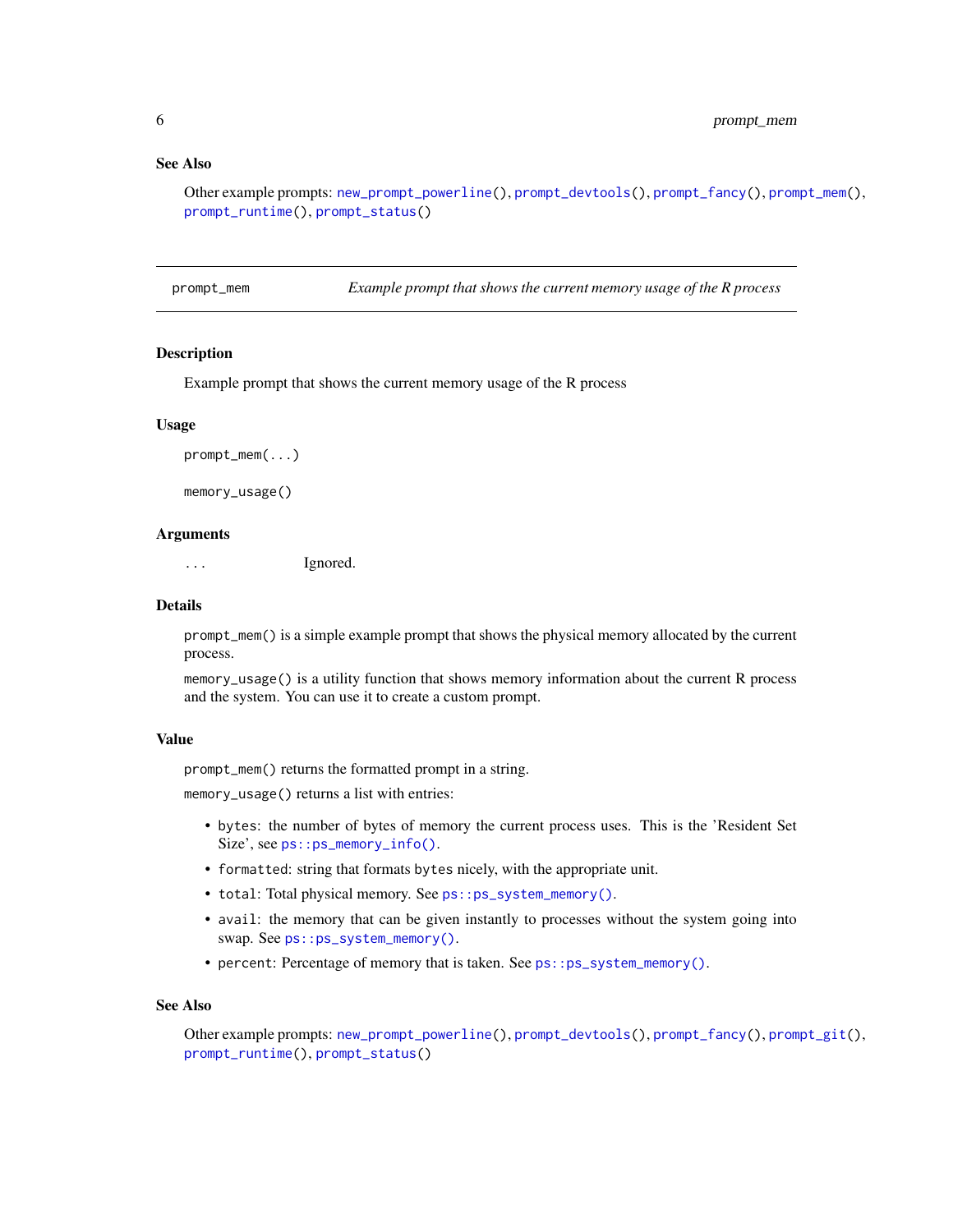## <span id="page-6-0"></span>prompt\_runtime 7

## Examples

cat(prompt\_mem())

memory\_usage()

<span id="page-6-1"></span>prompt\_runtime *A prompt that shows the CPU time used by the last top level expression*

## Description

A prompt that shows the CPU time used by the last top level expression

## Usage

prompt\_runtime(...)

#### Arguments

... Arguments, ignored.

## Value

The prompt. '

## See Also

Other example prompts: [new\\_prompt\\_powerline\(](#page-1-1)), [prompt\\_devtools\(](#page-2-1)), [prompt\\_fancy\(](#page-3-2)), [prompt\\_git\(](#page-3-1)), [prompt\\_mem\(](#page-5-1)), [prompt\\_status\(](#page-6-2))

<span id="page-6-2"></span>prompt\_status *A prompt that shows the status (OK or error) of the last expression*

## Description

A prompt that shows the status (OK or error) of the last expression

## Usage

prompt\_status(expr, value, ok, visible)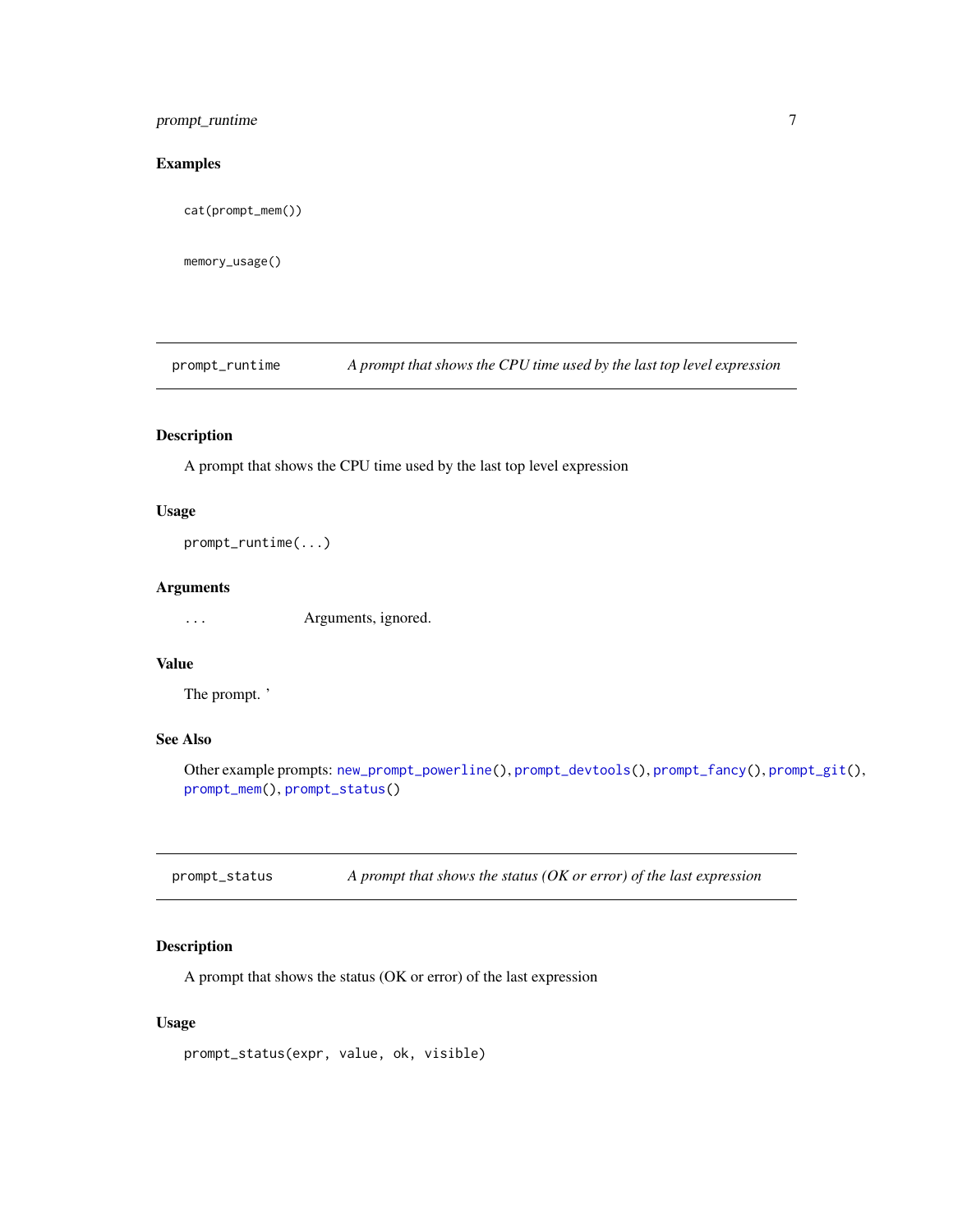<span id="page-7-0"></span>8 set\_prompt

## Arguments

| expr    | Evaluated expression.             |
|---------|-----------------------------------|
| value   | Its value.                        |
| ok      | Whether the evaluation succeeded. |
| visible | Whether the result is visible.    |

#### Value

prompt\_status() returns the prompt string.

## See Also

Other example prompts: [new\\_prompt\\_powerline\(](#page-1-1)), [prompt\\_devtools\(](#page-2-1)), [prompt\\_fancy\(](#page-3-2)), [prompt\\_git\(](#page-3-1)), [prompt\\_mem\(](#page-5-1)), [prompt\\_runtime\(](#page-6-1))

<span id="page-7-1"></span>set\_prompt *Set and control the prompt*

## Description

Set and control the prompt

## Usage

set\_prompt(value)

suspend()

restore()

toggle()

## Arguments

value A character string for a static prompt, or a function that is called after the evaluation every expression typed at the R prompt. The function should always return a character scalar.

## Details

Function update\_prompt() is used to replace the default R prompt with a custom prompt. A custom prompt can be disabled with suspend() and then re-enable with restore(). Function toggle() toggles between the two.

## Value

No return value, called for side effects.